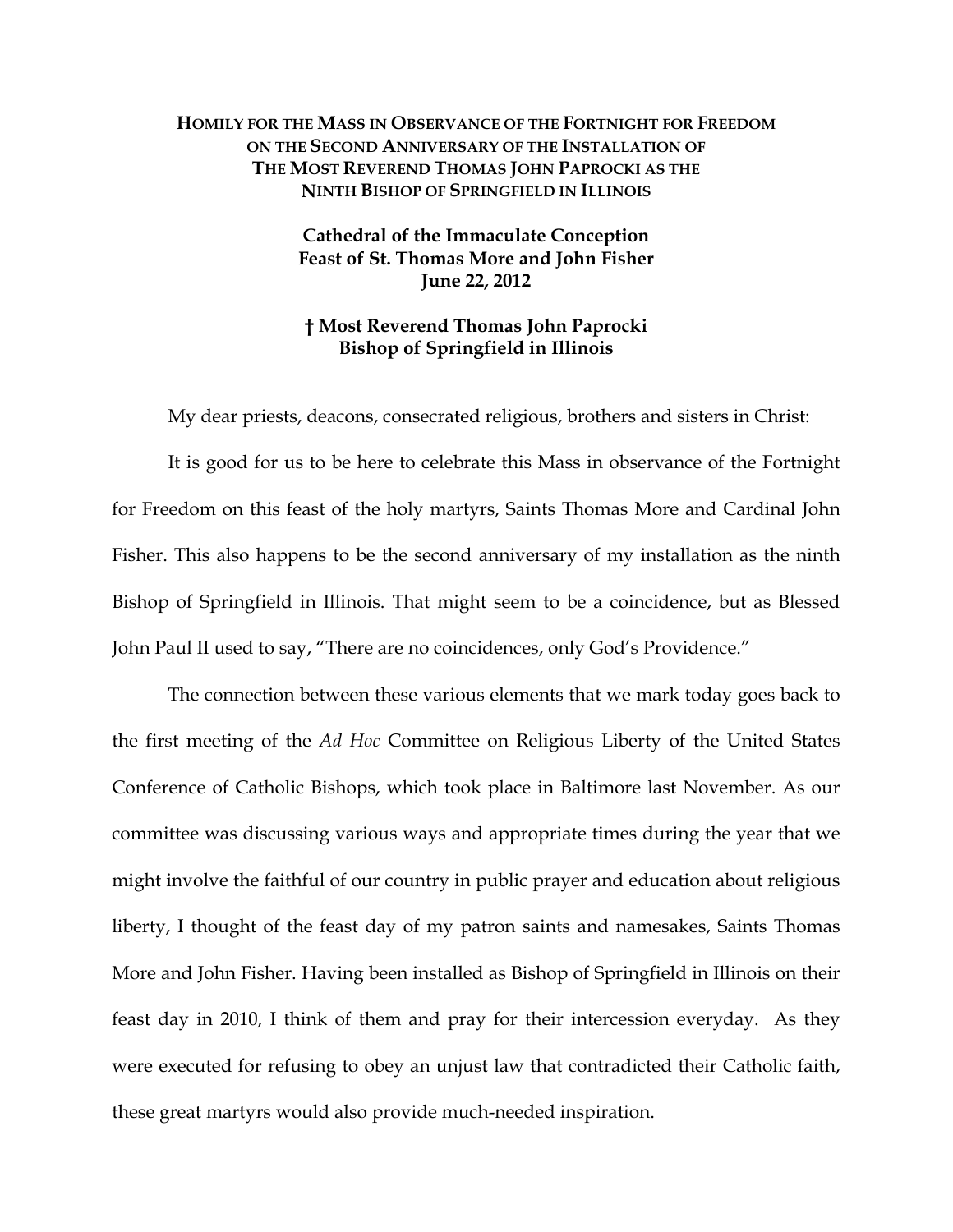Mindful that our nation's Independence Day celebration follows their feast day within a couple of weeks, I quickly did the calculation in my head and figured that a two-week period, called a fortnight, would begin on June 21, the Vigil of Saints Thomas More and John Fisher, and end on the Fourth of July. Making the connection between this two-week period and the civic observance of our nation's freedom, the phrase "Fortnight for Freedom" came to mind. The *Ad Hoc* Committee on Religious Liberty liked the suggestion and I'm glad that this theme has resonated with so many people of faith across our nation.

Being the author of a suggestion puts one in a unique position of being able to describe its intended meaning. I have had people say to me that the Bishops should use this Fortnight for Freedom to organize public rallies, protests and demonstrations. Others have said that this is precisely what the Bishops intended to do for political purposes. That is not what I or the other members of the *Ad Hoc* Committee on Religious Liberty had in mind when we conceived this idea. Clearly our focus is on prayer and education.

The significance of this fortnight as an appropriate time to pray for religious liberty can be seen simply by looking at the liturgical calendar for this two-week period:

 As already noted, today marks the memorial of two British martyrs who refused to take the Oath of Supremacy, which purported to make the King head of the Church in England instead of the Pope. The reason for the King's action was the Pope's refusal to grant an annulment of the King's marriage. When King Henry VIII decided to annul his marriage to Queen Catherine of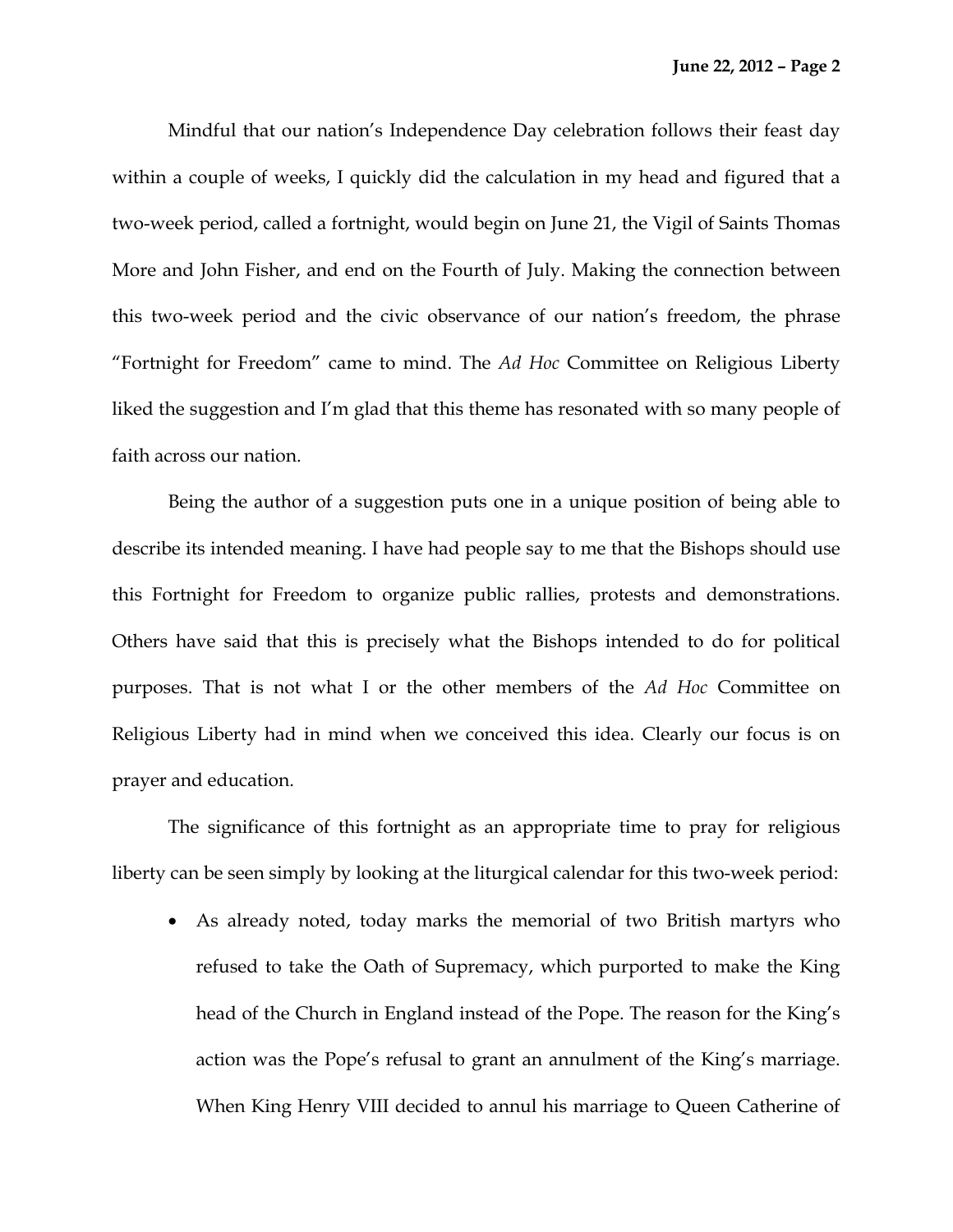Aragon, Bishop John Fisher appeared in court on her behalf, where he declared that, like John the Baptist, he was ready to die on behalf of the indissolubility of marriage. Sir Thomas More, who had resigned as the King's Chancellor, and Bishop John Fisher had remained faithful to the Church. For this they were both beheaded.

- June 24 is the Solemnity of the birth of St. John the Baptist, who was beheaded by King Herod for telling the King that it was wrong for him to have divorced his wife so he could marry his brother's wife (cf. Leviticus 18:16 and 20:21; Matthew 14:1-12; Mark 6:14-29; Luke 9:7-9).
- June 28 is the Memorial of St. Irenaeus, bishop and martyr, who gave his life defending the fullness of the Christian faith. His greatest work is "Against Heresies." As a bishop, he understood that he held a particular charism and responsibility to witness to the fullness of truth.
- June 29 is the Solemnity of Saints Peter and Paul, both of whom died as martyrs in Rome, during the persecution of the Emperor Nero, for their public witness of faith in Jesus Christ.
- June 30 is the memorial of the First Martyrs of the Church of Rome, honoring those many Christian who were tortured, crucified, and burned alive in 64 A.D. in Nero's gardens on the Vatican Hill.
- July 3 is the Feast of Saint Thomas the Apostle, who evangelized Syria, Persia and India. He also died as a martyr for the faith.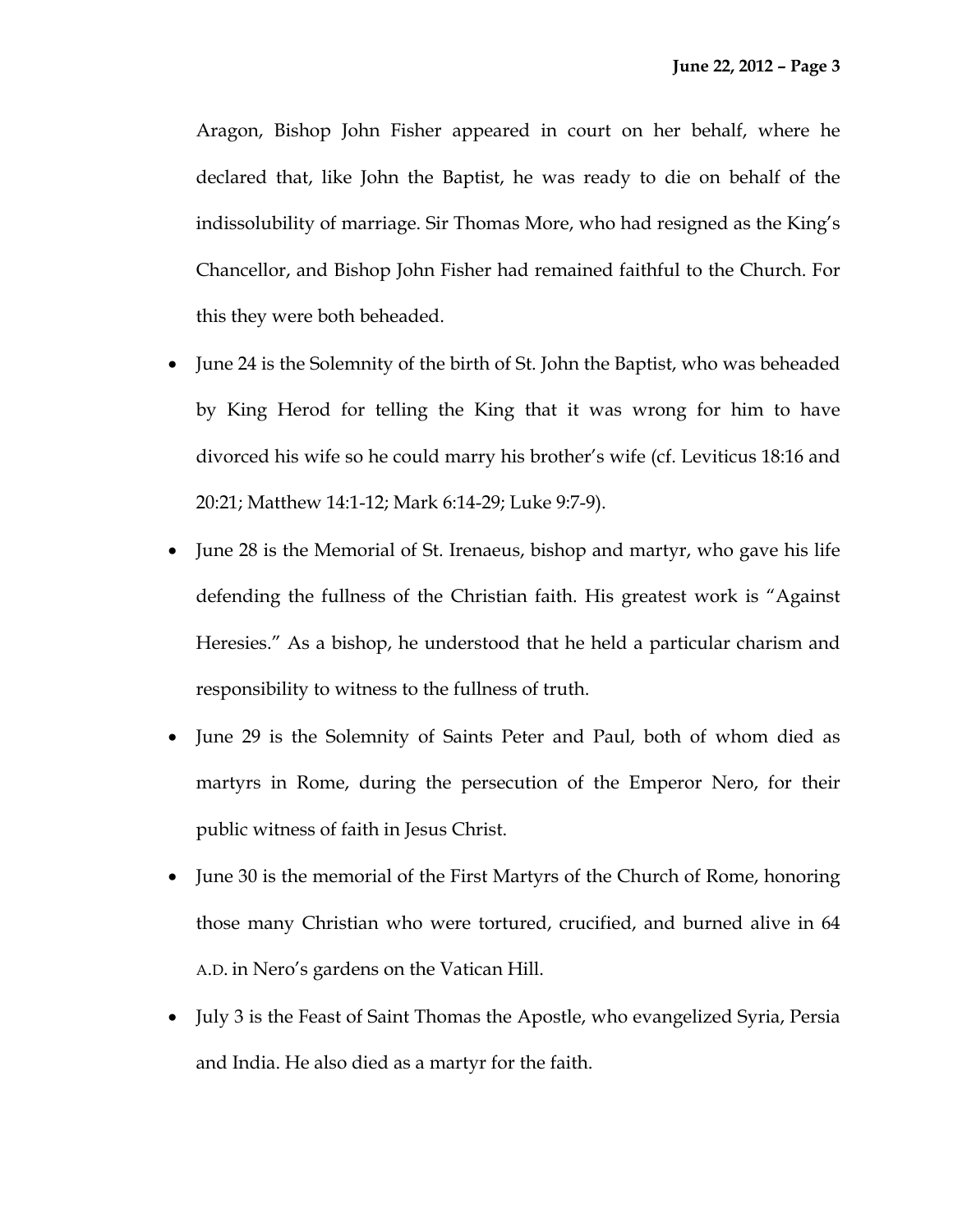- There are other saints' feast days during the fortnight who were not martyrs, but who nevertheless bore great witness to the Christian faith:
	- o June 21 is the Memorial of St. Aloysius Gonzaga, who cared for the sick during a plague until he contracted the disease and died from it himself. Technically this means that he was not a martyr, but he did give his life as a consequence of living out his Christian beliefs.
	- o June 26 is the Feast of St. Josemaría Escrivá, the Founder of Opus Dei, who taught that God calls us to lead a holy life in ordinary things, not just in church, but also in our work and our family and social life.
	- o June 27 is the Memorial of St. Cyril of Alexandria, bishop and doctor, who wrote treatises that clarified the doctrines of the Trinity and the Incarnation. By doing so, he helped prevent heresies from taking root in the Christian community. He was the most brilliant theologian of the Alexandrian tradition. His writings are characterized by accurate thinking, precise exposition, and great reasoning skills.

 All of these commemorations of courageous witnesses of faith will culminate on the Fourth of July, which of course is not an ecclesiastical holyday, but a civic holiday. Nevertheless, the *Roman Missal* for the United States does provide liturgical texts for Independence Day. The Collect for Independence Day will provide a very fitting culmination to our Fortnight for Freedom: "God of justice, Father of truth, who guide creation in wisdom and goodness to fulfillment in Christ your Son, open our hearts to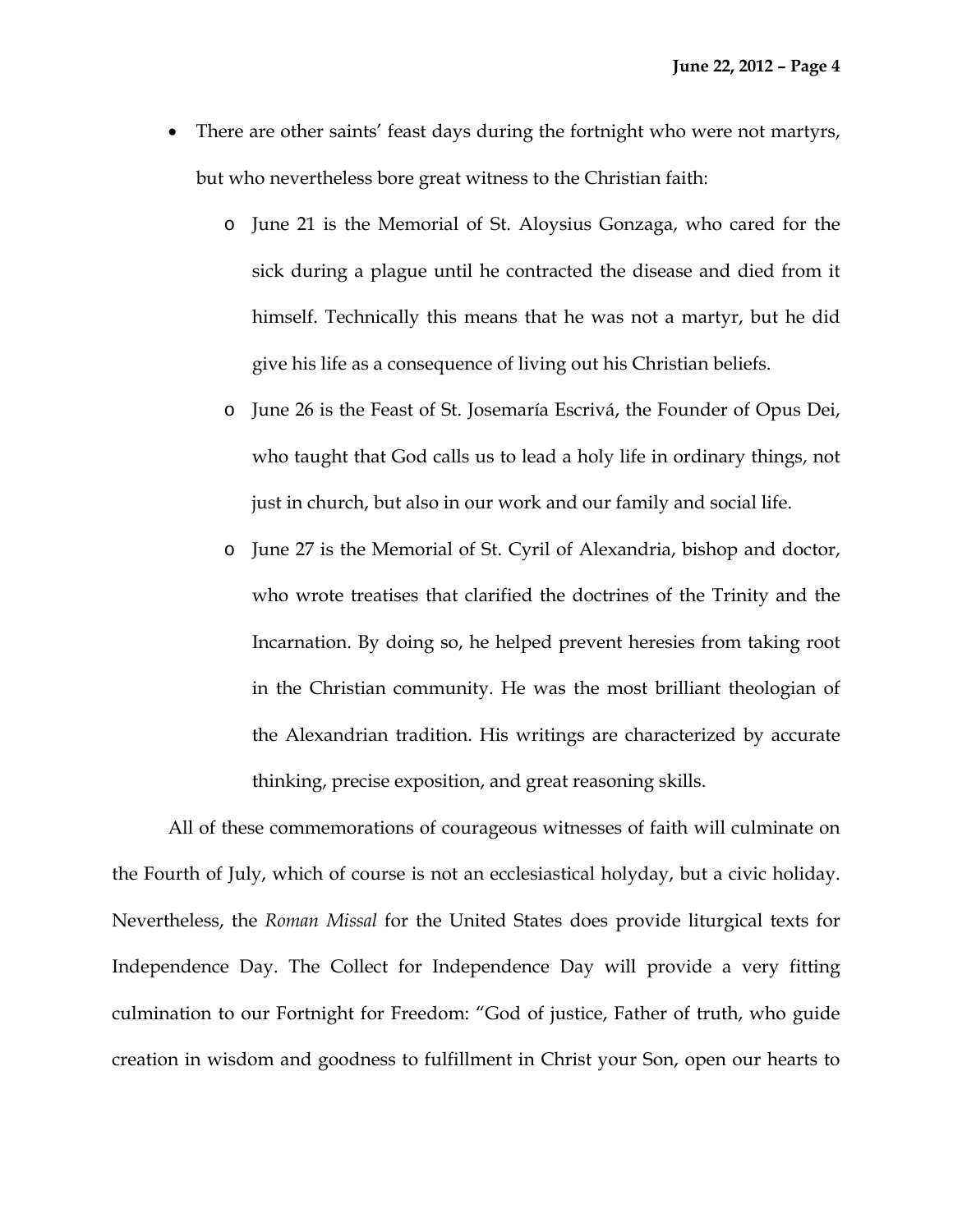the truth of his Gospel, that your peace may rule in our hearts and your justice guide our lives."

 This prayer helps to put this fortnight in its proper perspective, praying for justice, truth, wisdom, goodness and peace. I said at the outset that the Fortnight for Freedom was not about Bishops organizing public rallies, protests and demonstrations. However, that does not mean that the beneficial effects of our prayers should not go beyond the walls of our churches. Again, the new translation of the *Roman Missal* makes clear that the Communion we share in the Eucharist is to have an effect in our lives, as the dismissal at Mass proclaims, "Go in peace, glorifying the Lord by your life."

 Our late Holy Father, the great Blessed John Paul II, gave an extraordinary example of the connection between the Mass and the effect that our faith can have in the world. After his election as Pope in 1978, John Paul returned to his native Poland in June 1979 and celebrated an outdoor Mass in Warsaw, where more than a million people had come out to be with the Polish Pope. In Warsaw's Victory Square, Pope John Paul II gave what papal biographer George Weigel called the greatest sermon of John Paul's life. Why, the pope asked, had God lifted a Pole to the papacy? Perhaps it was because of how Poland had suffered for centuries, and through the 20th century had become "the land of a particularly responsible witness" to God. The people of Poland, he suggested, had been chosen for a great role, to understand, humbly but surely, that they were the repository of a special "witness of His cross and His resurrection." He asked then if the people of Poland accepted the obligations of such a role in history. In response, the crowd began chanting, "We want God! We want God!"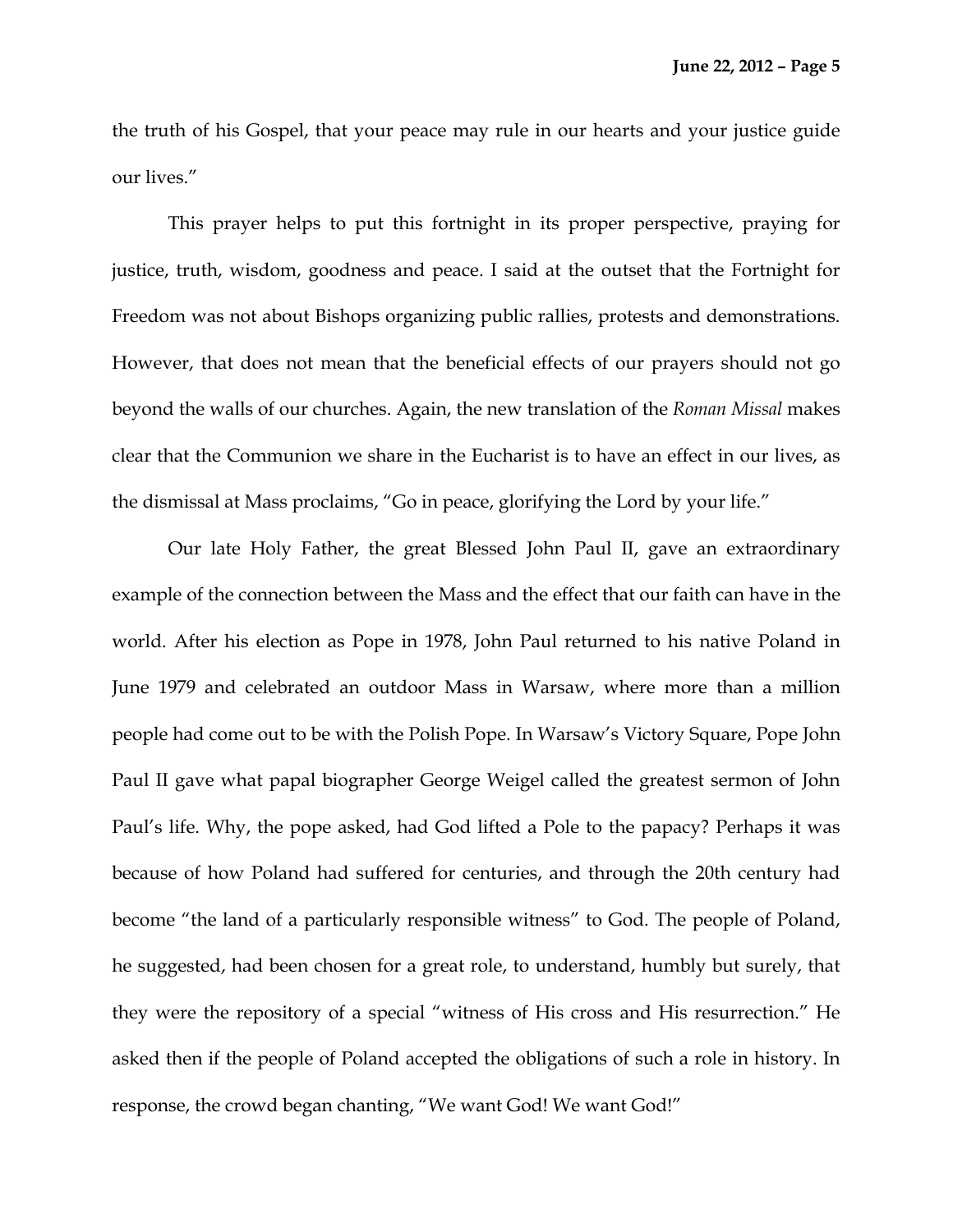After Warsaw, the Pope went to Krakow. A crowd of two million to three million people came for another outdoor Mass with the Pope. In his homily there, John Paul took on communism directly by focusing on communism's attempt to kill the religious heritage of a country that had for a thousand years believed in Christ. He said:

"Is it possible to dismiss Christ and everything which he brought into the annals of the human being? Of course it is possible. The human being is free. The human being can say to God, 'No.' The human being can say to Christ, 'No.' But the critical question is: Should he? And in the name of what 'should' he? With what argument, what reasoning, what value held by the will or the heart does one bring oneself, one's loved ones, one's countrymen and nation to reject, to say 'no' to Him with whom we have all lived for one thousand years? He who formed the basis of our identity and has Himself remained its basis ever since."

The Holy Father continued, "As a bishop does in the sacrament of Confirmation so do I today extend my hands in that apostolic gesture over all who are gathered here today, my compatriots. And so I speak for Christ himself: 'Receive the Holy Spirit!'

"I speak too for St. Paul: 'Do not quench the Spirit!'

"I speak again for St. Paul: 'Do not grieve the Spirit of God!'

"You must be strong, my brothers and sisters! You must be strong with the strength that faith gives! You must be strong with the strength of faith! You must be faithful! You need this strength today more than any other period of our history....

You must be strong with love, which is stronger than death. ... When we are strong with the Spirit of God, we are also strong with the faith of man. ... There is therefore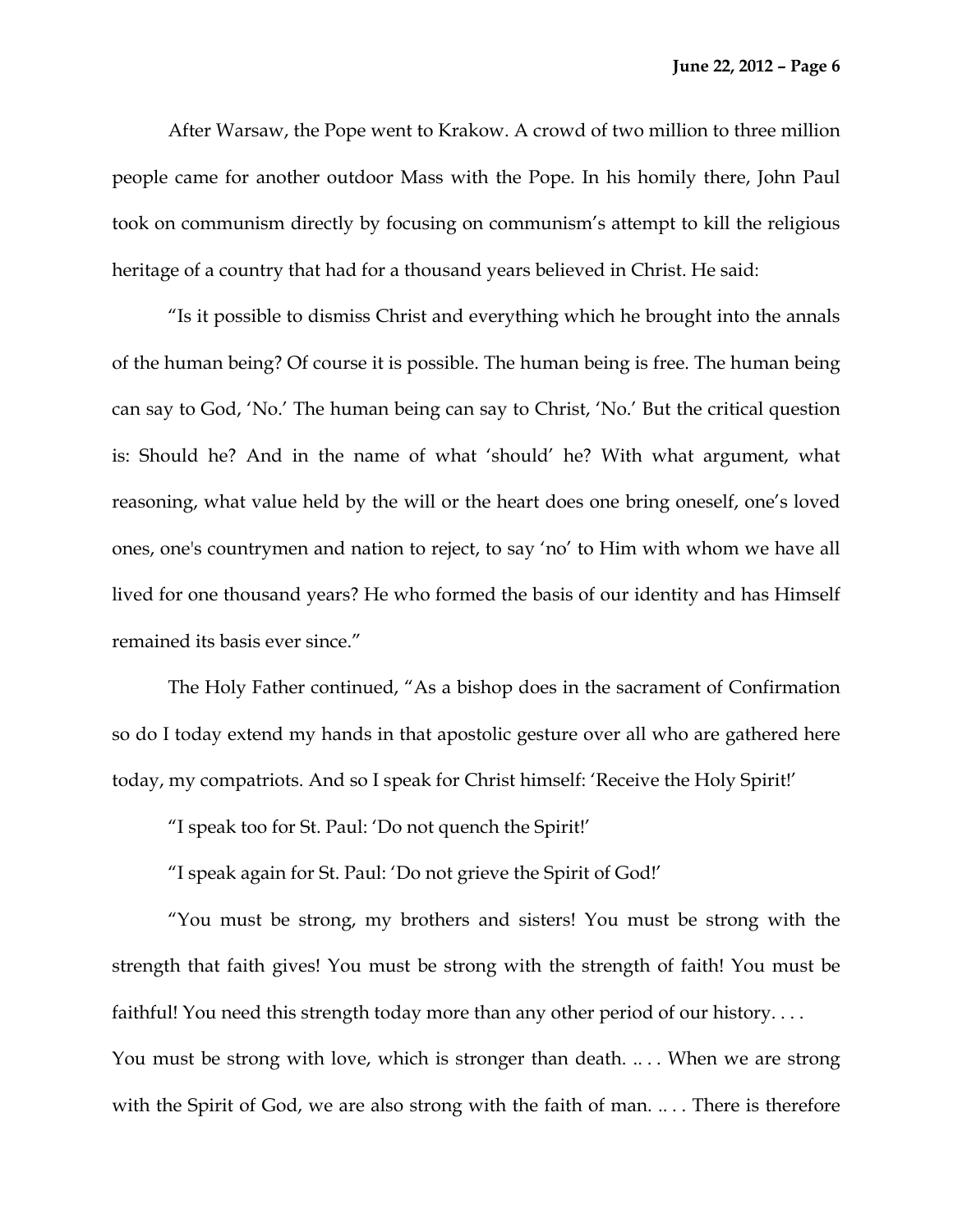no need to fear. .. . . So . . . I beg you: Never lose your trust, do not be defeated, do not be discouraged. . . . Always seek spiritual power from Him from whom countless generations of our fathers and mothers have found it. Never detach yourselves from Him. Never lose your spiritual freedom."

Pope John Paul II celebrated Mass and preached a homily about God, about freedom, about not giving in to discouragement, about staying strong. Then he went back to Rome, but the people went home changed by that Mass and that homily. After that Mass they would never be the same. Poland would never be the same. It was the beginning of the end of Soviet communism.

 When I stood here two years ago today and preached the homily at my Mass of Installation as your Bishop, I had no idea that within a year the State of Illinois would force Catholic Charities out of foster care and adoption services because of our religious beliefs about marriage and family life. I did not expect that in my second year we would be back in court seeking now to prevent the federal government from imposing a mandate on us that is contrary to Catholic teaching. I would prefer not to have to fight these cases in court, but that is where we are and that is what we must do. My job as your shepherd is to protect the flock, but we cannot and must not run away from this challenge. As St. Thomas More wrote, "You must not abandon the ship in a storm because you cannot control the winds…. What you cannot turn to good, you must at least make as little bad as you can."

 As we receive Christ into our hearts in this Eucharist, I give thanks for the graces that Almighty God has granted to me by allowing me the privilege and joy of serving